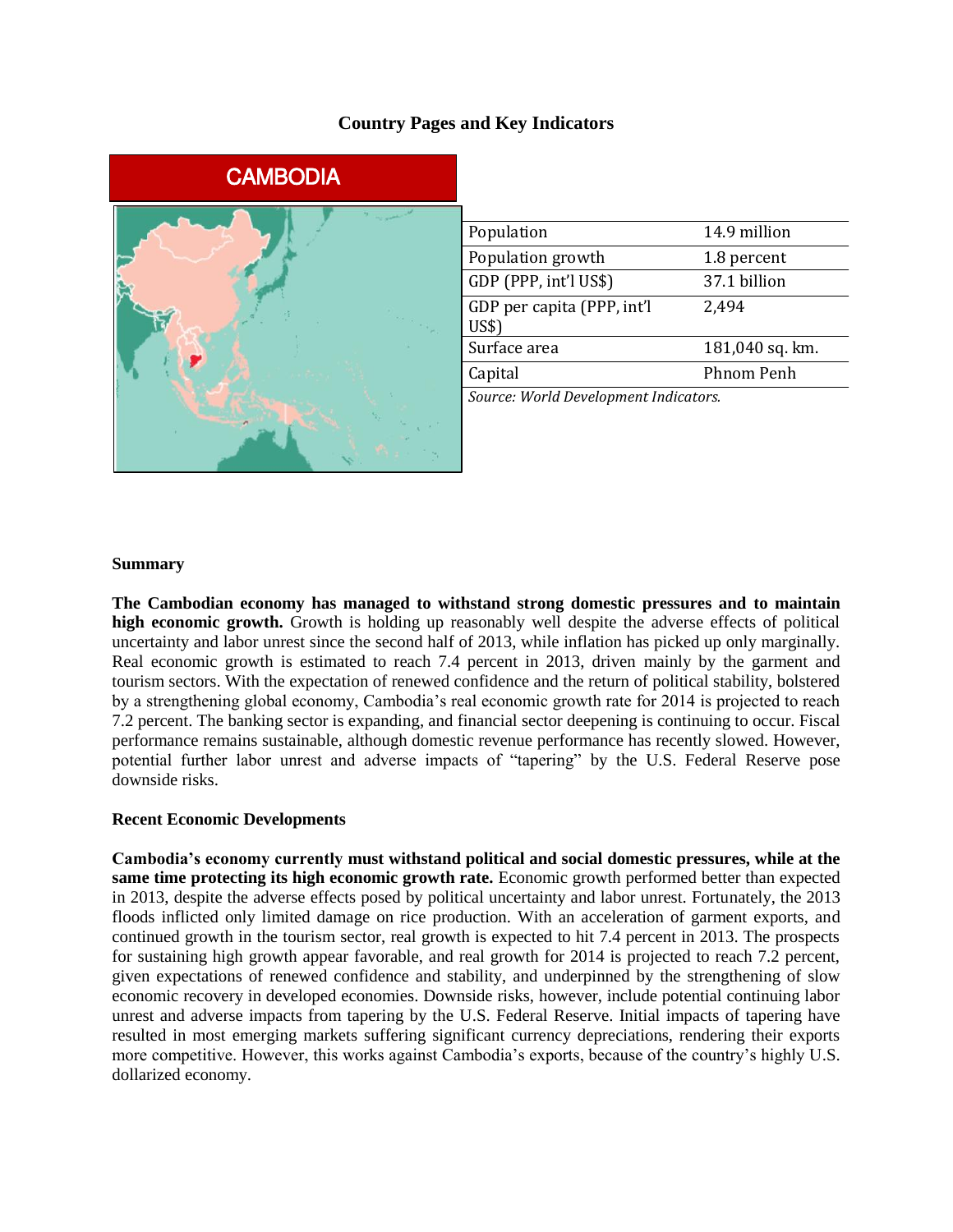**Cambodia's current account deficit has improved amidst moderated FDI inflows.** Caused mainly by dampened domestic demand, import growth slowed while export growth advanced. This contributed to a narrowing of the current account deficit to around 9.4 percent of GDP in 2013, compared with 10.1 percent of GDP in 2012. Inflows of FDI have continued, but given the political uncertainty, we estimate 2013 inflows to be well below the 2012 peak. Gross international reserves, therefore, increased marginally, reaching US\$3.6 billion or 3.8 months of imports, in 2013 compared with US\$3.5 billion in 2012.

**Inflation is picking up marginally.** While prices of staple food items remain broadly stable, inflationary pressure is steadily rising due to the recent pickup of prices from some food and beverage items. Inflation rose to 4.7 percent year-on-year at the end of 2013, up from 2.5 percent at the end of 2012. Inflation is projected to remain in single digits over the short term.

**Private deposit growth has slowed while credit growth has remained elevated.** The adverse impact of political uncertainty on confidence caused private sector deposit growth to slow considerably, decelerating to 14.2 percent year-on-year by December 2013, from 25.2 percent by end-2012. In contrast, credit growth remained strong, expanding at 26.6 percent year-on-year in 2013, only slightly below the 2012 growth rate of 28.0 percent. This raises the risk of Cambodia experiencing a squeeze on bank liquidity. Broad money supply growth also slowed as foreign currency deposits modestly expanded, reaching US\$6.7 billion, or a 14.6 percent year-on-year increase in 2013, compared with US\$5.9 billion, or 20.9 percent, in 2012.

**Fiscal space has expanded despite domestic revenue growth moderating.** After a sharp increase in 2012, domestic revenue growth moderated, expanding 8 percent year-on-year in 2013, compared with 27 percent in 2012, due largely to lower import tax and nontax revenue collection. The 2013 revenue is estimated to reach 14.8 percent of GDP, below the 2012 peak of 15.3 percent. The outlays were contained at around 21.3 percent of GDP in 2013, broadly similar to the 2012 level. The 2013 overall fiscal deficit including grants is estimated to reach 3.9 percent of GDP, slightly higher than the 2012 deficit of 3.3 percent, and continues to be overfinanced by external funding. Government reserves rose to US\$760 million in 2013, up from US\$690 million in 2012.

**Cambodia's debt-distress rating remains low.** Joint World Bank/International Monetary Fund debtsustainability analysis conducted in 2013 shows that Cambodia's debt-distress rating remains low, with all debt burden indicators projected to be below their respective thresholds. Similar to last year's assessment, the results indicate that debt sustainability remains vulnerable to growth, exports, and fiscal shocks, indicating the need for continued structural reforms to diversify growth and improve revenue collection. The stock of Cambodia's external debt (including arrears) was US\$4.5 billion, or 32 percent of GDP, at end-2012.

### **Outlook and Emerging Challenges**

**Appropriately managing domestic pressures, while coping with adverse impacts of U.S. Fed tapering, help to safeguard macroeconomic stability.** Addressing labor unrest by successfully negotiating wage issues would serve the interest of both workers and firms. Likewise, improving banking supervision would further strengthen the financial sector. Enhancing regional integration will enable Cambodia to benefit more from growth dynamics throughout the ASEAN region.